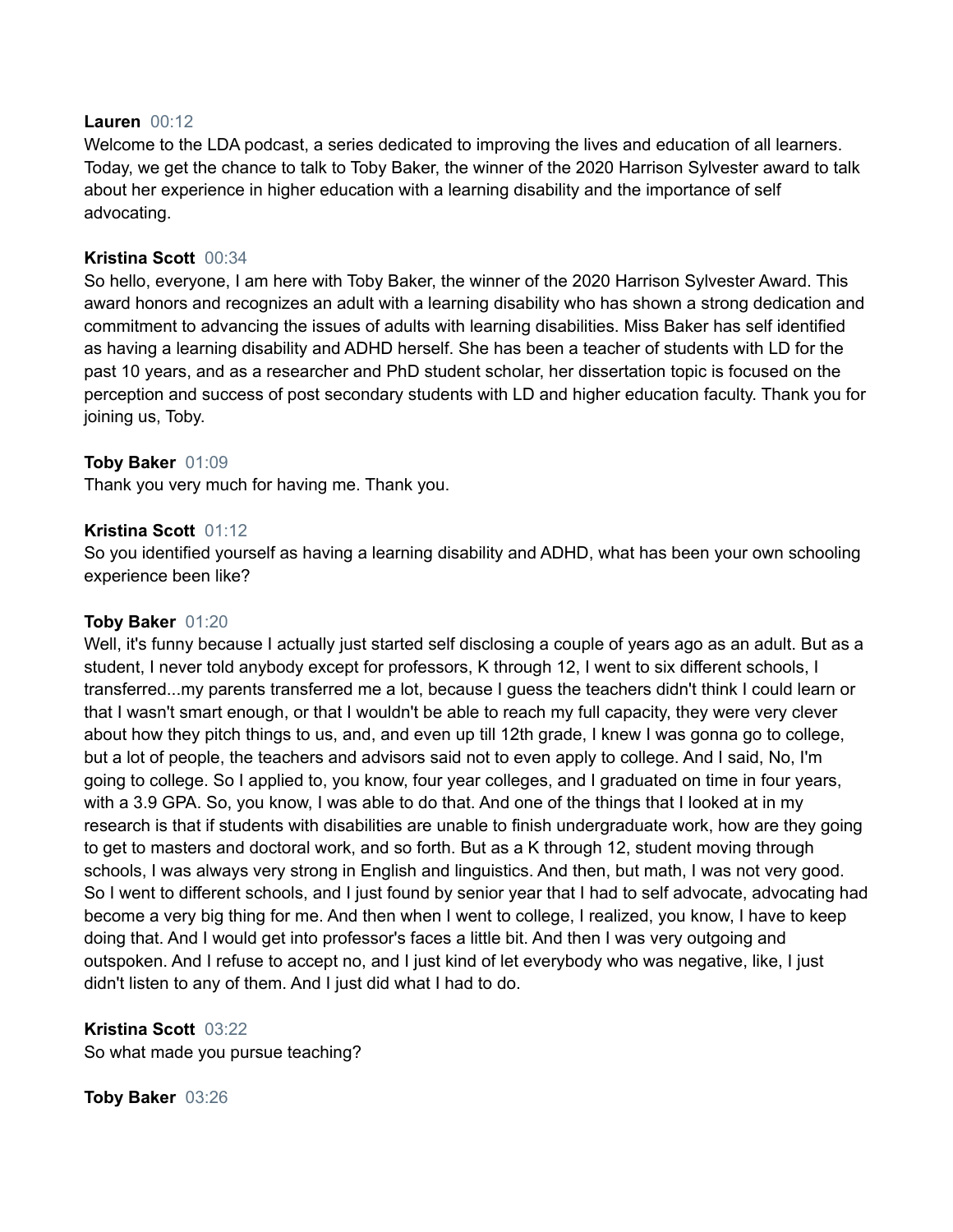Well, I think after you know, I majored in theater and then I majored in English, and I needed a teaching job. And I wanted to be an English teacher because I love writing so much, but the need was for education, special education. I said, Well, I can teach that. And so now I love it. I'll never go back to Gen Ed, I've never taught Gen Ed, I've always taught special ed. And what I found is that the students were just like me. So if they struggled with something I kind of, you know, I think that almost makes me a better teacher, because I understand exactly what they're going through. Or if they've switched schools a lot, or if they've had different teachers, I think it's just very important that, you know, you like everybody. A student knows if you don't like them, if the teacher doesn't like them. So I think that's one of the things is making a connection with the students and knowing your students as a teacher, that's the most important thing for me, because I remember when I knew when teachers didn't want me in their classrooms, so you know, I was the burden and I felt bad about that. So as a teacher, I kind of transfer that, like, how would I feel, like I've been there. So it kind of makes it a deeper, more meaningful connection with the students.

## **Kristina Scott** 04:43

It sounds like you have a lot of empathy because you've been through it yourself when a lot of teachers, they can empathize, but they can't actually be in that other person's shoes.

### **Toby Baker** 04:52

So in that sense, I've worn a lot of hats or you know, I can kind of code switch back and forth between 'Am I the teacher? Am I the student? Am I the adult? What am I at this time?' and especially at this conference, it's very nice because I can self-disclose so easily. Where, you know, out in the real world, I haven't told anybody at all, but you know, I kind of do it every now and then when there's somebody who needs me, but I feel that students if they're in, you know...as a teacher, it's very important for teachers to know their students, and to know that they're going to grow up and go to college and kind of seeing that almost like a self fulfilling prophecy. If they say they can't do it, then they're not going to do it. And the student needs to know that and just being really positive around the students and encouraging them to be college bound rather than, well, they can't go to college. So what are they going to do instead? Because I've had that, and I don't advocate that at all. I think students should be able to do whatever they want.

## **Kristina Scott** 05:57

So really no ceiling for them, they get to decide.

#### 05:59

No, there's no ceiling. And only they can decide that, they're the only person who can tell you what to do in your life is you.

#### **Kristina Scott** 06:06

So you've been in the field teaching for 10 years, and you've decided to go back and do more schooling for a dissertation.

### **Toby Baker** 06:12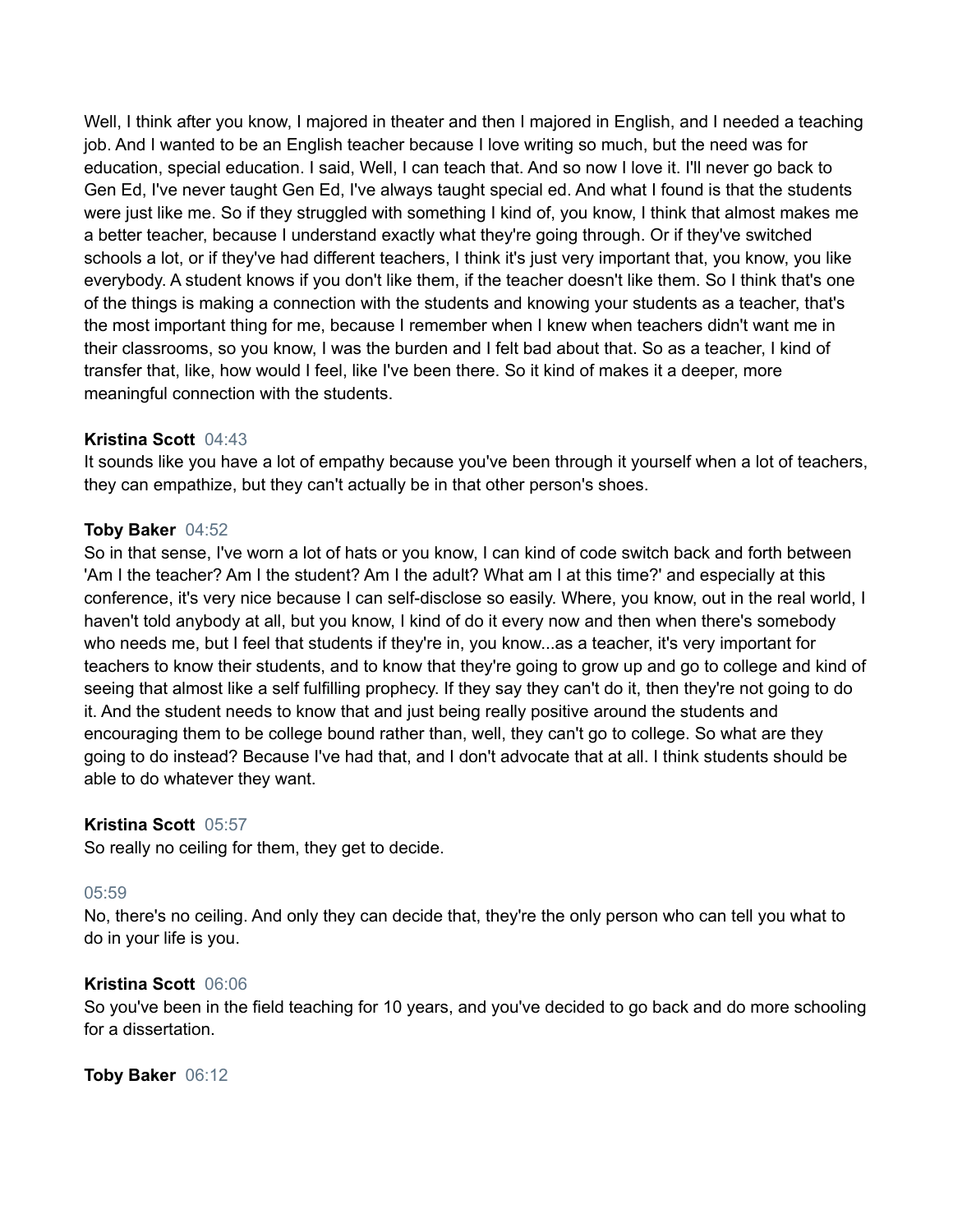Actually, I'm at the end. I'm actually writing my dissertation. I've been at school for three years with a leadership program at Pepperdine University and I have learned so much, I've changed so much. Because when I first started, I couldn't even tell anybody there that I had a disability. And I know that there's tons of students who go to college and don't self disclose. I have actually become a stronger advocate of self-disclosing, because how are you going to get the accommodations that you need in college if you don't tell anybody? So, you know, you can't do everything yourself. I'm a big believer in you need other people. I have like a whole team. In my mind, I have this professor here, and this professor there, and this mentor here, they've all contributed to who I've become. And so at Pepperdine, and I find this in my research, too, and I'm looking and I'm like 'that happened to me, that happened to me in this area,' so I can see it, that it all comes together. So even when I'm code switching and wearing different hats and so forth, they all kind of overlap and connect very nicely, which is very, very interesting to me.

# **Kristina Scott** 07:21

So you're very open about disclosing now at university, where I know the research says 76% of those with disabilities don't disclose. And you actually are kind of looking at this with your dissertation topic.

# **Toby Baker** 07:34

I feel sad that that's so many. I think because I wasn't always open about it, I think there's a perception that not only that the outside world or the non-disabled people may look at students with disabilities and say all kinds of just not nice things about them. But I think, as the student, you're saying, you have to know, well, I'm not going to succeed if I don't have a, b, c, and d, I have to get this, I have to get that, I have to do this. When I was going back to school to start at Pepperdine, I actually thought about being a special education lawyer. And so I had to take the LSAT. Well, I had to get accommodations to take the LSAT. So I had to backtrack a step and get another evaluation at age 40. And that was interesting to me, because it took me weeks to find somebody who would actually evaluate me because nobody would evaluate me. I was looking all over the country, I was gonna fly anywhere, for anyone who would evaluate me. And I thought if other people have to go through what I've gone through, this is terrible. So I really want to, as part of my work, I do the research, but I also want to make it easier for students. And if we don't know that they're out there, that goes back to your 76%, if we don't know they're out there, how can we help them?

## **Toby Baker** 08:38

So yeah, really empowering students to advocate for themselves because it's them that feels not having an accommodation affects them.

## **Toby Baker** 09:03

But that might be part of their disability. So we can't expect...I'm extremely outgoing, in your face, I'm just like mean as a dog sometimes I'm like, I'm gonna get what I need. But not everybody's like me. And so, you know, there were times when I was in undergrad, I went to Moravian College in Pennsylvania for two years. And I would sit in office hours and I'm like, I'm not leaving until I get what I need, and you're gonna .....and the thing that I found most in my research, is professors absolutely hate extra time because they themselves don't want to have to spend the time. And I'm like, well, the students also have to give up those two hours that they can't go out with their friends for pizza because they have to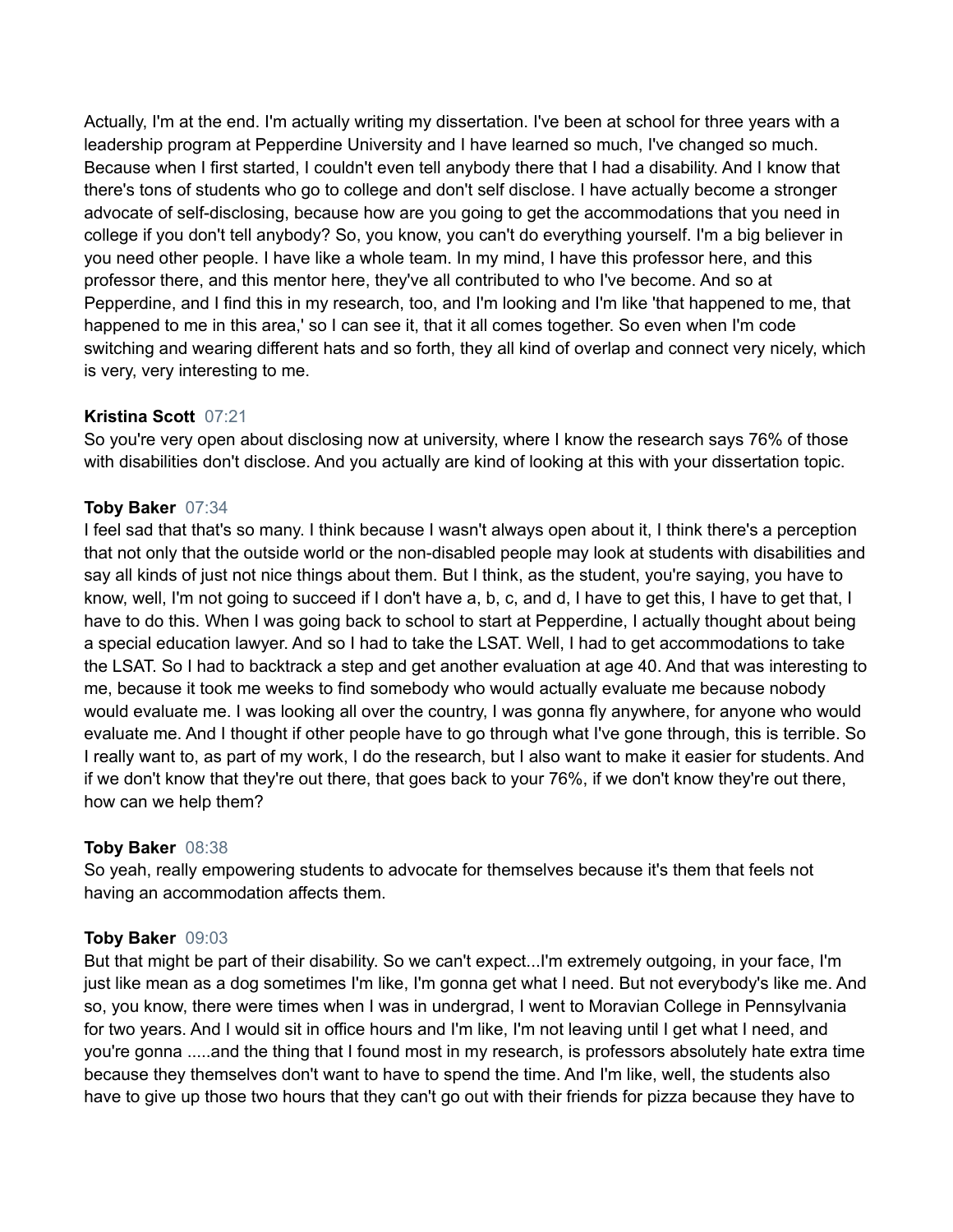sit in your office and finish a test, and they have to be there too. So it is what it is. It's kind of like you know, when I write an IEP, I tell other teachers it is what it is, you have to do it, something has to be done. So how badly do you want to pass the test or get the degree, that is what should be the motivation, you'll give up going and sitting with your friends and having pizza, if you know this is my degree, this is the reason I'm in college. And so knowing that, you know, that's the kind of thing that drives you to get up at seven o'clock in the morning, to go to a tutoring session, or go to the writing center, when you'd rather be doing whatever activities you'd rather be doing. If you know that, at least for me, I knew that I had to do this step, this step, this step. I have an ongoing, right now, writing center appointment every Thursday, even now as a PhD student with my papers, because I know I need that. And I'm not going to wait until April to go to the writing center. I go every single week along the way with all of my awful papers. And they keep getting better towards the end. But I don't wait till the last second to do it. And that's the thing about the students, the ones you're talking about, the 76%, they need to come out right away. I've heard from my professor friend, their students will slide accommodations under the door of their room, their office, the day before the test, and I'm like that poor professor has probably never known for the past two, three months that that student had a disability and they could have helped them. Yep. So

**Kristina Scott** 11:31

So being proactive it sounds like,

**Toby Baker** 11:33 Oh yes.

**Kristina Scott** 11:35

And self empowering, and advocating...

## **Toby Baker** 11:37

And there are laws like FERPA, the parents can't do anything, I mean you can kind of be a helicopter parent, but not really, because FERPA protects the students. That's another thing is the students don't read their IEPs and they don't read their accommodations. So when they get to college, they have no idea what services they actually get. So even if they go up to the professor and say, I have a learning disability, and then the professor says, Okay, what do you want me to do for you? And they say, I don't know. Okay, you know, they have no idea. And so I'm thinking, well, you know, what did you have back in high school? Or did you look at anything? Did you have any meetings for transition, anything? And half the time, they just have completely forgotten. And so they need to be prepared and be ready and get there early and really figure out a plan. And that's the hardest thing for students, especially new students.

## **Kristina Scott** 12:07

So what have you been finding in your dissertation research? You mentioned one highlight about faculty reluctantly giving up time, and students also having to give up that same time. But what are you finding?

**Toby Baker** 12:42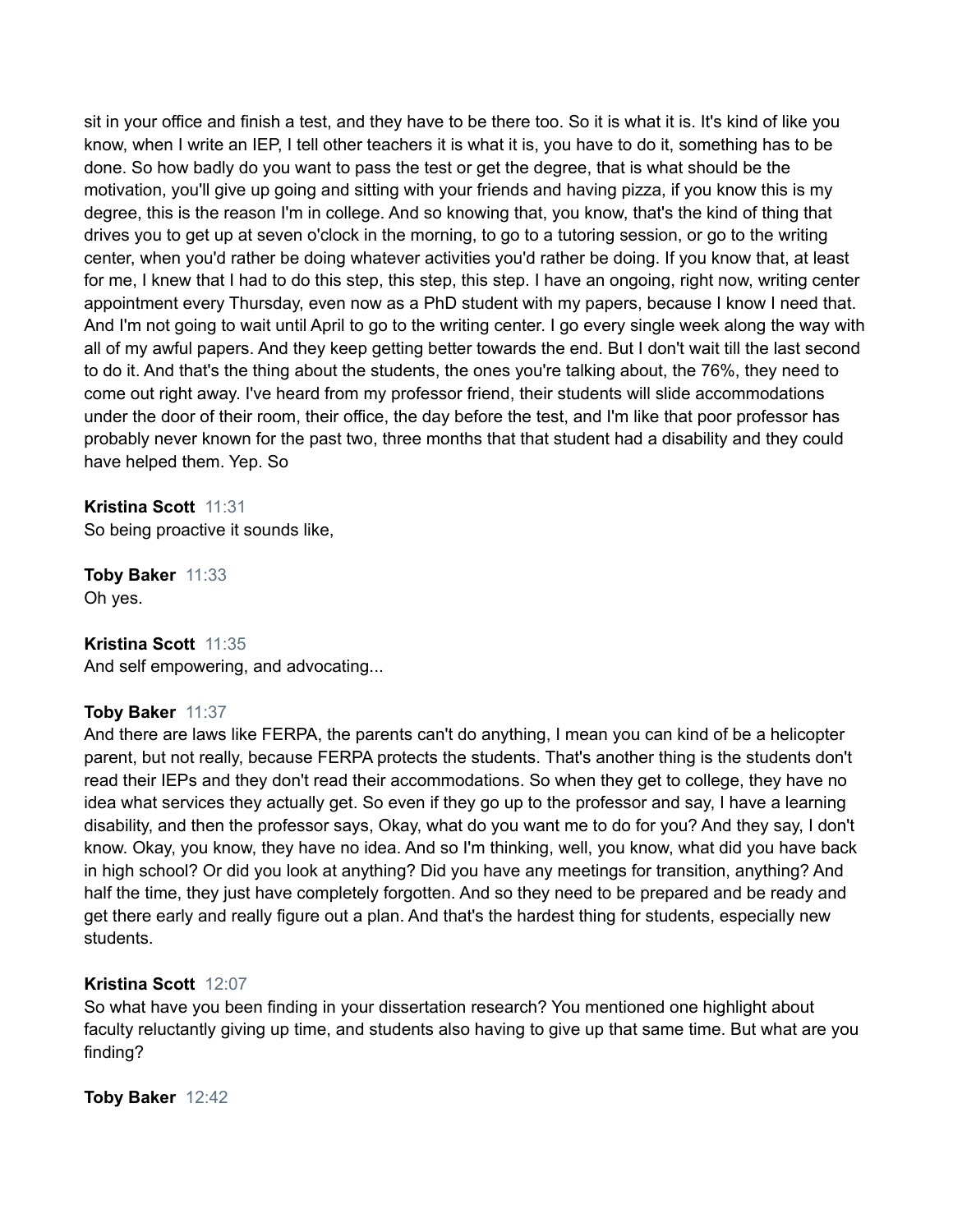Oh, all kinds of things. In my actual dissertation research, I'm studying, I've done tons of research on students...post secondary students with disabilities. And advocacy was always a big thing. But I found while I was doing policy work, last year, I had the opportunity to take some of my policy work to the White House to the director of political affairs, and presented the policy paper, policy brief, and so forth. One of the things that I noticed, you know, there's this factor, there's 20 different factors of what leads to departure or dropping out. And what I found is that there was one little thing on the sidebar, about the relationship with the faculty, and I thought, I'm gonna dig into that. And then when I looked at faculty, there's so much about faculty interaction with students. And so I started wondering...it's like, the whole thing should be the student, and I'm like, I don't think so I think the faculty have a lot to do with it. And so the more that I've found in my research, is that there's this perception, a lot of just really hard things to look at, in the sense that, you know, we think faculty are going to be all like, 'go team,' and 'way to go' and, you know, cheering us on, but really, many, and I don't have an exact number on the top of my head right now, but there's many faculty that have just down right stated that they don't want students with disabilities in their classrooms. The reason for that, in their post secondary classrooms, is because they themselves don't have enough training. The lack of training, they have it K through 12. Most school districts, all over the country, have training programs, even if it's just a little wimpy three hour module for every teacher to sort of to cover themselves and to protect themselves legally. In higher ed, there's maybe a little bit or none. And so you can get adjunct professors and a visiting professor and even full time faculty who have zero training, have never even heard of IDEA, let alone read the document, or the ADA, any of the disability laws, the legislation, none of it. So they have no idea that they even have to accommodate, and the university doesn't always tell them. So they just, you know, go into the classroom and they go in as the expert, and they have no idea how to reach all of the students, and they may not even know that they have students with disabilities in their classroom unless they've received the actual accommodation letter. But even last year, I had a professor, love them to death, nicest guy, I went up to him because I'm aggressive and I'd kind of get my needs, and I went right up to him, I said, I have a learning disability. Have you checked your disability activism letter from the accessibility, every semester, I have a letter sent for the accessibility to every professor that I have. And he says, Oh, I have 80 emails and I haven't even checked my email. And I'm thinking, well, then I'm going to tell you exactly what I need. But not every student does that. And not every professor checks their mail or text, opens their letters, or, you know, the student may say, Okay, I sent that and I'm covered, I'm good. You're never 100% until you get exactly what you need.

## **Kristina Scott** 16:16

Great. So you're finding, there's a lack of training really in higher ed.

#### **Toby Baker** 16:20

There's a lack of training, a lack of knowledge, just even just in general, I think because, and this is speculation, I'm sure I'll find data, but I'm looking at the differences in age group. Younger professors are actually more in tune with how to serve and provide accommodations to students with disabilities, where the older professors started teaching long before No Child Left Behind, and 2004, and IDEA, before all these and 2008, Higher Education Opportunity Act. All these laws came like 30 years after they've been teaching, and you know, they may not even know they exist. And so for them to change the way, I mean, my goal as a researcher, the end of my document will be that there's something that's going to change. Is that the way the professors...maybe there's more education, maybe there's more